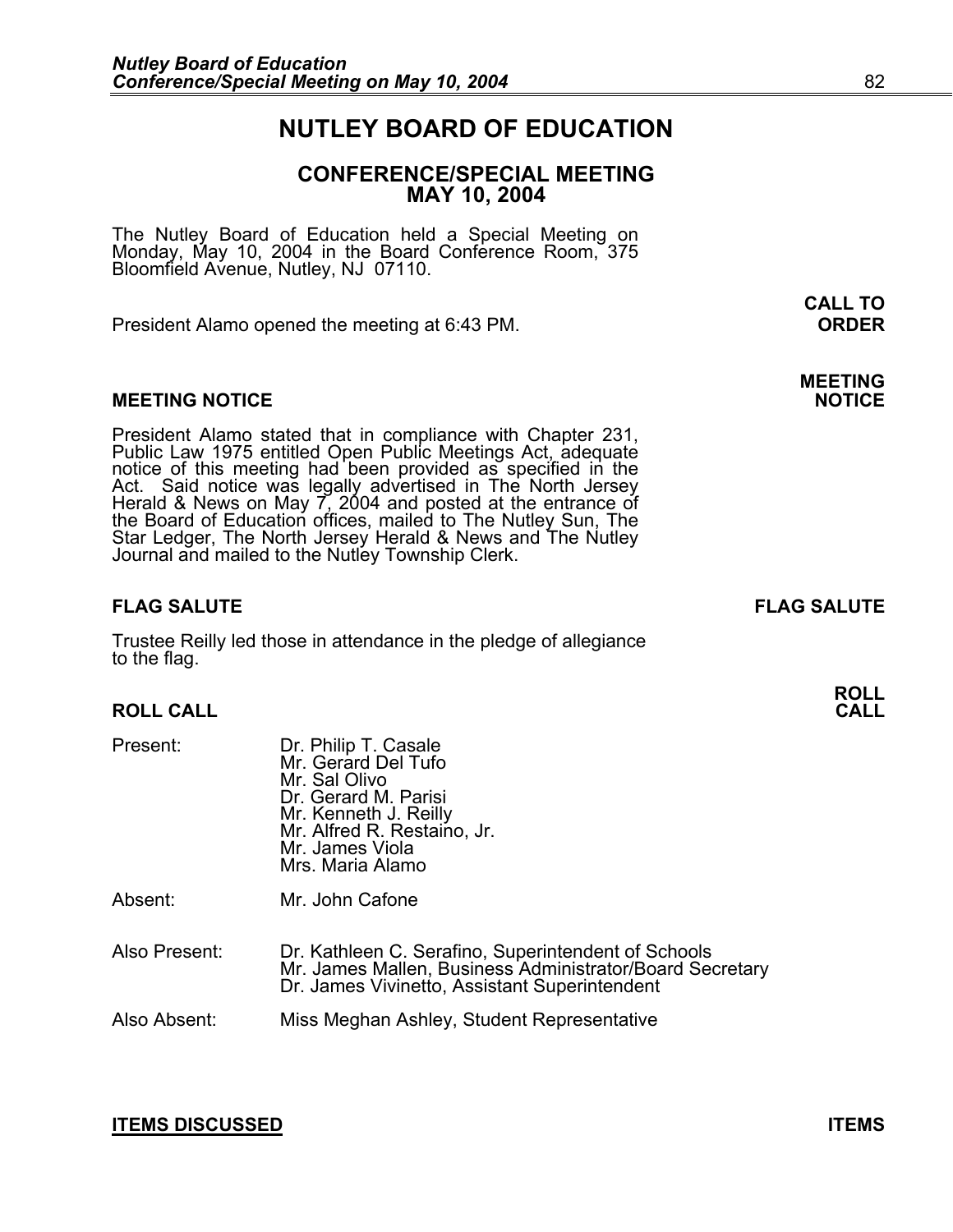# 1. **Presentation - College Placement**

Superintendent Serafino announced that the Board and public would receive a power point presentation entitled THE ABC's OF COLLEGE ADMISSIONS. She then introduced Mrs. Anne Starace, Guidance Coordinator, who offered the presentation and provided an informative commentary.

Mrs. Starace then responded to questions from the trustees.

# 2. **Presentation - Business Ed Curriculum**

Superintendent Serafino introduced Mrs. Nancy Kehayes, Business Department Head, who provided a presentation to the trustees and public on the district's Business Education Curriculum. She highlighted the changes and course additions that have occurred since the Board last acted to adopt and approve this curriculum.

# 3. **Presentation - Family Life Curriculum**

Superintendent Serafino introduced Nutley High School Nurse Rose Cioffi who provided a summary of the district committee report on the Family Life Curriculum.

The trustees, administrators and staff discussed the details of each presentation. In conclusion, the Superintendent and Board President thanked the presenters for their attendance and information.

# **MOTION TO ADJOURN TO EXECUTIVE SESSION SESSION**

At 7:40 PM Trustee Del Tufo moved and Trustee Olivo seconded the following resolution:

WHEREAS, the Board of Education will be discussing matters exempt from public discussion pursuant to N.J.S.A. 10:4-12,

NOW, THEREFORE, BE IT RESOLVED that the Board of Education recess to closed executive session at this time in the conference room to discuss personnel, and

BE IT FURTHER RESOLVED that the results of the discussions will be made public by inclusion on the agenda of a subsequent meeting of the Board of Education or when the reasons for discussing such matters in closed session no longer exist.

 The motion was unanimously approved by voice vote.

# **EXECUTIVE**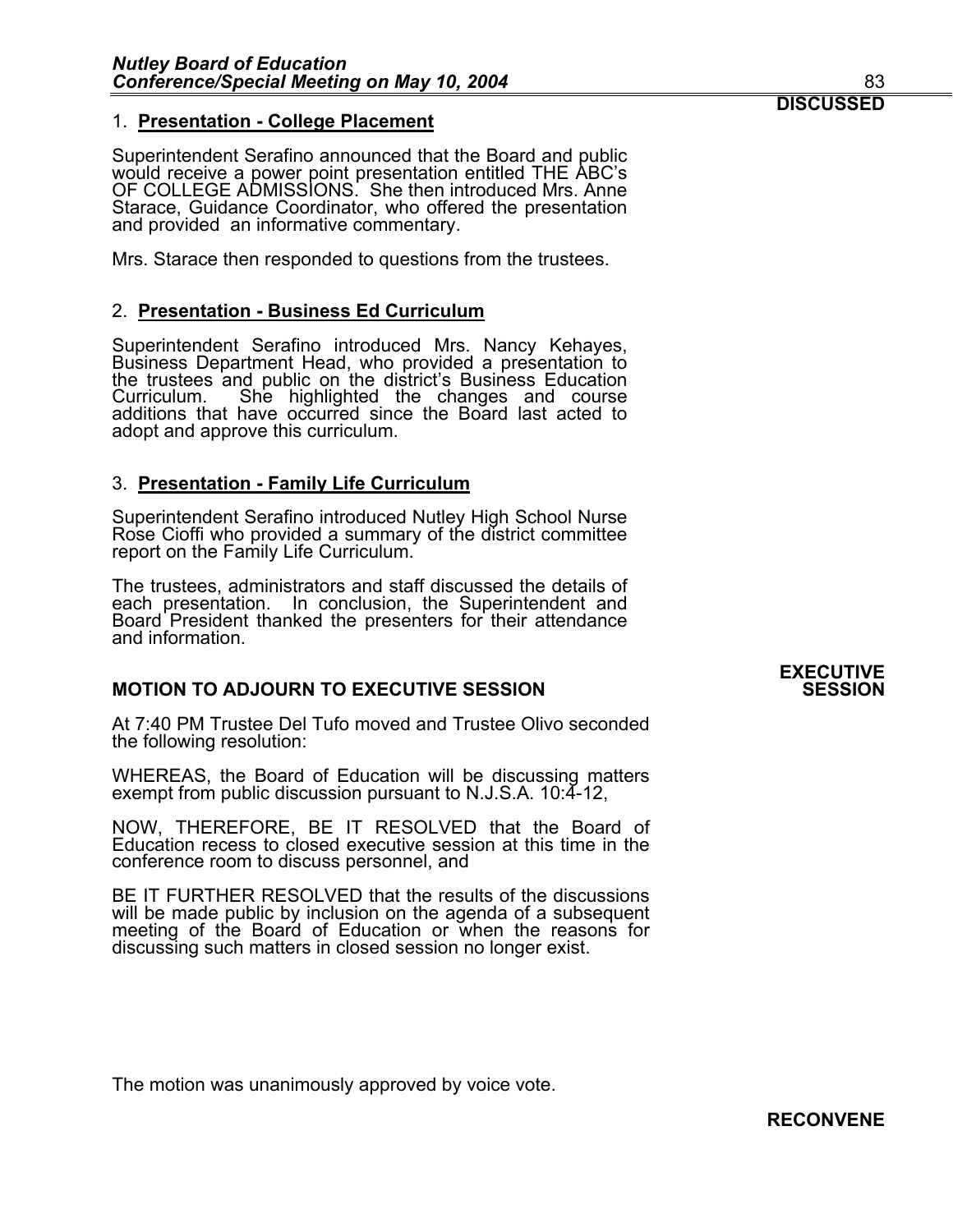**OPEN MEETING**<br>At 8:10 PM the Board reconvened in open public session on a motion by Trustee Casale, seconded by Trustee Olivo, and unanimously approved by voice vote.

# **ROLL CALL CALL**

- 
- Present: Dr. Philip T. Casale Mr. Gerard Del Tufo Mr. Sal Olivo Dr. Gerard M. Parisi<br>Mr. Kenneth J. Reilly Mr. Alfred R. Restaino, Jr. Mr. James Viola Mrs. Maria Alamo

Absent: Mr. John Cafone

# **ITEMS DISCUSSED (Cont'd) ITEMS**

# 4. **LINCOLN SCHOOL FACADE**

Architect Lee Heckendorn summarized his efforts to investigate the deteriorating facade at the Lincoln Elementary School. He introduced Mr. David Van Ocker of CVM Engineers.

Mr. Van Ocker showed photographs of the exterior of the Lincoln School. He explained why the brick facade is deteriorating. Old age is a major contributor to this problem. The center section of the school was built in 1915. The wings on each end of the school were added in 1923.

He proposes to do a survey assessment for a stabilization project this summer to temporarily secure the brick exterior.

In conclusion the Board agreed to pursue a survey assessment from CVM Engineers, Wayne, Pennsylvania.

# **RESOLUTIONS RESOLUTIONS**

Trustee Olivo moved, and Trustee Casale seconded, a motion that the Board approves the Resolutions numbers 1 and 2 as listed below.

The Resolutions 1 and 2 were unanimously approved by roll call vote.

# 1. **APPOINTMENT - Teacher Substitute**

**BE IT RESOLVED** that the Board of Education approves the appointment of Mr. Michael Gaccione as mathematics teacher

# **DISCUSSED (Cont'd)**

**APPOINT SUB**